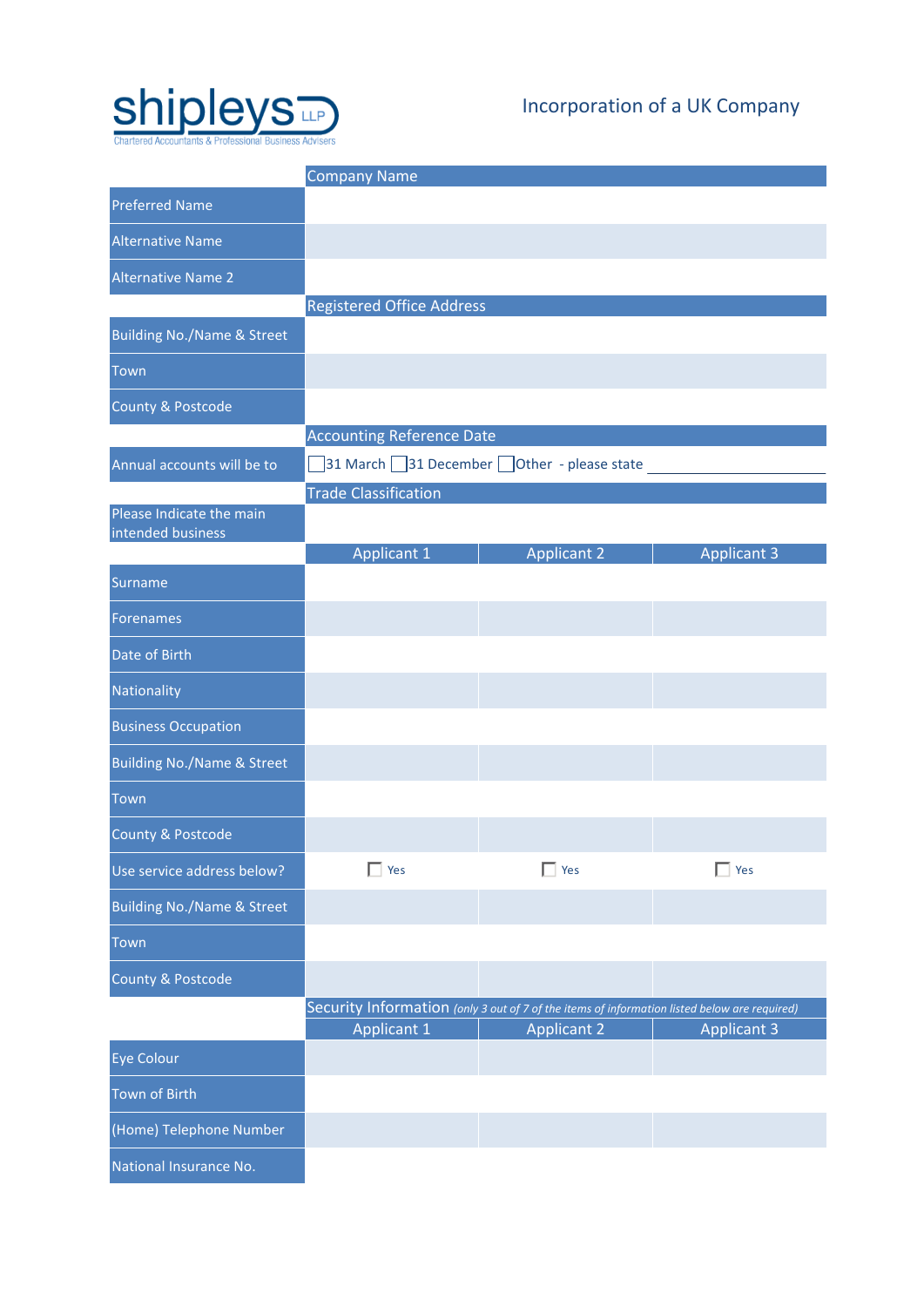|                | <b>Passport Number</b>         |                                                                                                                                                       |              |            |  |
|----------------|--------------------------------|-------------------------------------------------------------------------------------------------------------------------------------------------------|--------------|------------|--|
|                | Mother's Maiden Name           |                                                                                                                                                       |              |            |  |
|                | Father's Forename              |                                                                                                                                                       |              |            |  |
|                |                                | Identification Requirements (To comply with Anti-Money Laundering and Proceeds<br>of Crime legislation we must see either 1,2 or 3 AND either 4 or 5) |              |            |  |
| $\mathbf{1}$ . | <b>Current Signed Passport</b> | Yes                                                                                                                                                   | $\Box$ Yes   | $\Box$ Yes |  |
| 2.             | <b>Driving licence</b>         | Yes                                                                                                                                                   | $\Gamma$ Yes | $\Box$ Yes |  |
| 3.             | <b>National Identity card</b>  | Yes                                                                                                                                                   | $\Box$ Yes   | Yes        |  |
| $\mathbf{4}$   | <b>Utility Invoice</b>         | Yes                                                                                                                                                   | $\Box$ Yes   | Yes        |  |
| 5.             | <b>Recent Bank Statement</b>   | Yes                                                                                                                                                   | $\Box$ Yes   | Yes        |  |

The details given in the questionnaire, pertaining to the incorporation of \_\_\_\_\_

Limited (or

a company with an alternative name listed in Part 1 of this questionnaire) are to the best of my knowledge and belief correct AND THAT the company is being formed for a legitimate business the purpose of which and proceeds from, will not infringe the Laws of the United Kingdom or directly infringe the laws of a Country with which the United Kingdom has full diplomatic relations, to the extent that it will render the company or its officers liable to prosecution in that Country.

All Costs incurred by Shipleys LLP on behalf of the company will be reimbursed in full (incorporation fees, stamp duty etc.)

| Signature of the promoter of the company | Date |
|------------------------------------------|------|
| Name of Promoter                         |      |
| <b>Address of Promoter</b>               |      |
|                                          |      |

### Privacy

Please note that the information given on this form will only be used for company registration purposes. It may be necessary to request identical information from you if you require another service from us